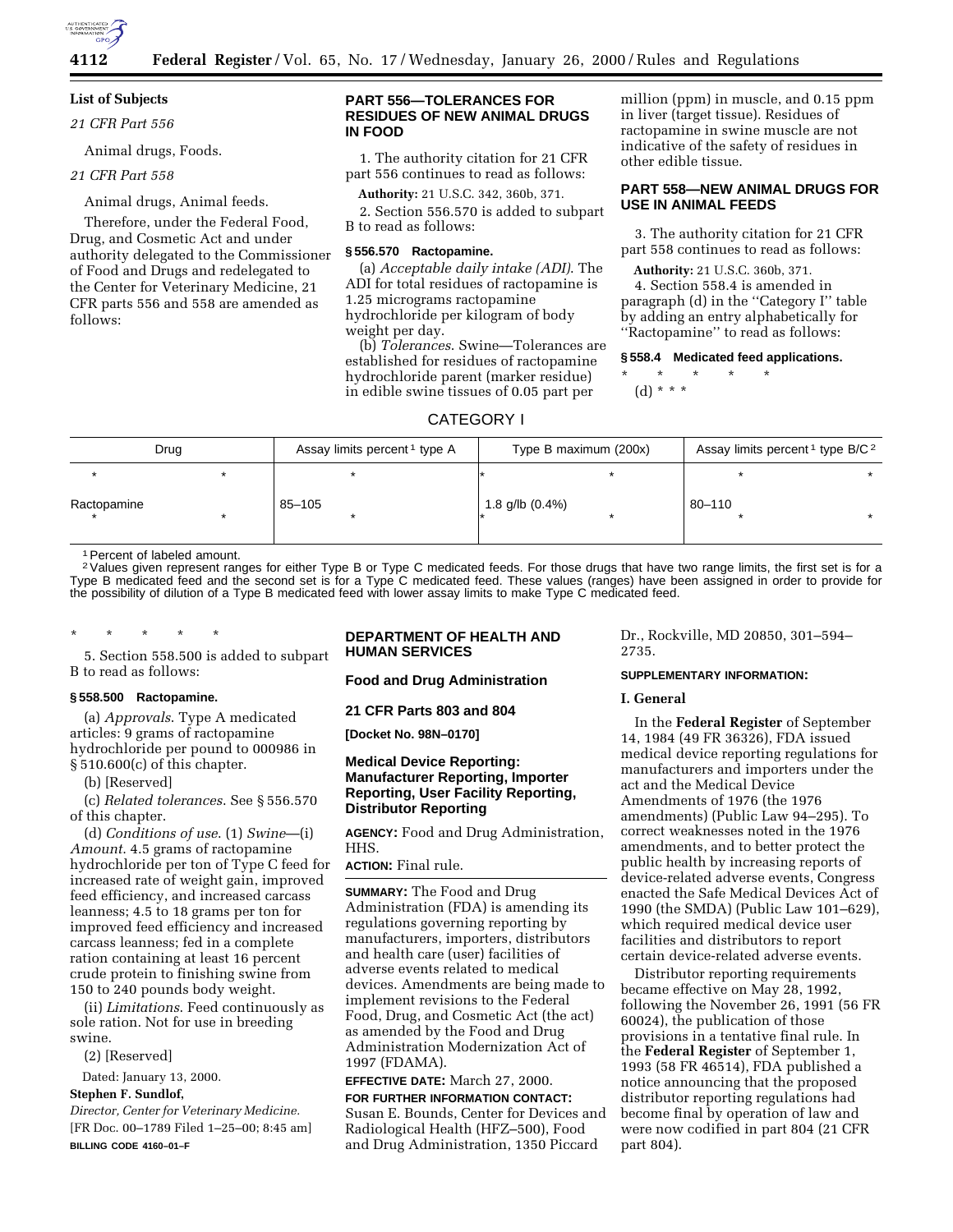On June 16, 1992, the President signed into law the Medical Device Amendments of 1992 (the 1992 amendments) (Public Law 102–112) amending certain provisions of section 519 of the act (21 U.S.C. 360i) relating to reporting of adverse device events. Among other things, the 1992 amendments amended section 519 of the act to modify the requirements for manufacturer and importer reporting. Under the regulations issued under the SMDA and the 1992 amendments, importers are required to report as manufacturers if they are engaged in manufacturing activities or to report as distributors if they are engaged solely in distribution activities.

On November 21, 1997, the President signed FDAMA (Public Law 105–115) into law. FDAMA made several changes regarding the reporting of adverse experiences related to devices. On May 12, 1998, FDA published a proposed rule (63 FR 26129) (hereinafter referred to as the May 1998 proposal) and a direct final rule (63 FR 26069) (hereinafter referred to as the May 1998 direct final rule) to implement the amendments to the Medical Device Reporting (MDR) provisions. FDA received at least one significant adverse comment on the direct final rule. Accordingly, consistent with FDA's procedures on direct final rulemaking, FDA is withdrawing the May 1998 direct final rule and is addressing the comments in this final rule based upon the May 1998 proposal.

The May 1998 proposal was intended to amend the medical device reporting requirements to implement the following changes made by FDAMA:

1. Section 213(a) of FDAMA revised section 519(a) of the act to eliminate distributors as an entity required to report adverse device events. Importers are still required to report under section 519(a) of the act.

2. Section 213(a) of FDAMA also amended section 519(a) of the act to clarify that existing requirements for distributors to keep records concerning adverse device events and make them available to FDA upon request continue to apply.

3. Section 213(a)(2) of FDAMA revoked section 519(d) of the act, which required manufacturers, importers, and distributors to submit to FDA an annual certification concerning the number of reports filed under section 519(a) in the preceding year. As a result, certification requirements are eliminated.

4. Section 213(c)(1)(A) of FDAMA revised section 519(b)(1)(C) of the act to require that device user facilities submit an annual rather than a semiannual summary of their reports to FDA.

5. Section 213(c)(1)(B) of FDAMA eliminated section 519(b)(2)(C) of the act. This section had required FDA to disclose, upon request, the identity of a device user facility making a report under section 519(b) of the act if the identity of the device user facility was included in a report required to be submitted by a manufacturer, distributor, or importer. As a result of this change by FDAMA, FDA now may disclose the identity of a device user facility only: in connection with an action concerning a failure to report or false or fraudulent reporting; in a communication to the manufacturer of the device; or to the employees of the Department of Health and Human Services, the Department of Justice, and duly authorized committees and subcommittees of Congress.

6. Section 422 of FDAMA states that FDA's regulatory authority under the act, relating to tobacco products, tobacco ingredients, and tobacco additives shall be exercised under the act as in effect on the day before the date of enactment of FDAMA. The proposal stated that, under this rule of construction, the reporting requirements for manufacturers and distributors (including distributors who are importers) of cigarettes or smokeless tobacco would remain unchanged.

Furthermore, along with the substantive changes to the MDR provisions required by FDAMA, the agency proposed certain nonsubstantive changes to the organization of the provisions contained in parts 803 (21 CFR part 803) and 804. These organizational changes did not affect any reporting burdens; rather, the changes were made for the sake of clarity and consistency within the CFR.

# **II. Summary of Comments**

The agency received nine comments submitted by medical device manufacturers, importers, distributors, and trade associations.

1. Four comments stated that the agency did not follow Congress' direction that FDA consider changing the distributor recordkeeping requirements. The Congressional Conference Committee (the Conference Committee) recommended that FDA consider limiting the length of time that distributors are required to retain records to a period of 6 years (the current requirement is a minimum of 2 years, or the expected life of the product). The Conference Committee also recommended that FDA consider providing for electronic retention of records.

The agency disagrees that it did not properly follow Congress' direction or intent. The Conference Committee recommended that the agency consider changes to the distributor recordkeeping requirements. However, FDAMA contained no provisions that required any specific changes to the requirements.

The agency carefully considered the recommendations of the conference committee. The agency determined that the protection of the public health would not be adequately served if distributor recordkeeping was limited to a period of 6 years. Under the new quality system regulations contained in part 820 (21 CFR part 820), manufacturers (including initial distributors of foreign manufacturers) must retain records for a period equal to the design and expected life of the device (but no less than 2 years). The agency believes it is appropriate to require distributors to retain records for the same time period. This is especially important because distributors are no longer required to report any adverse event information to the agency, and the agency's primary access to the distributor complaint information is through its periodic inspection and examination of the distributor records.

FDA also considered electronic retention of distributor records. Prior to FDAMA and the proposed rule, the agency had not prohibited the electronic retention of records, nor did it intend to prohibit electronic recordkeeping based upon the proposal. When the distributor recordkeeping requirements were shifted from part 804 to part 803, the language remained largely unchanged. However, in order to avoid further confusion regarding electronic retention of records, the agency is modifying proposed  $\S 803.18(d)(1)$  to clarify that distributor records may be either written or electronic.

2. Three comments stated that in describing distributor recordkeeping, reference to the quality system regulations, specifically § 820.198 (Complaint files), is inappropriate because § 820.198 applies only to manufacturers.

The agency agrees with this comment in part. The section being revoked (804.35) references § 820.198 because many of the recordkeeping requirements in § 820.198 would apply to all distributors. However, for the sake of clarity, the agency is revising § 803.18(d) to remove the reference to § 820.198, and is substituting language to identify the relevant requirements from § 820.198 that apply to distributors who are not importers.

3. Two comments suggested that the requirement that importers submit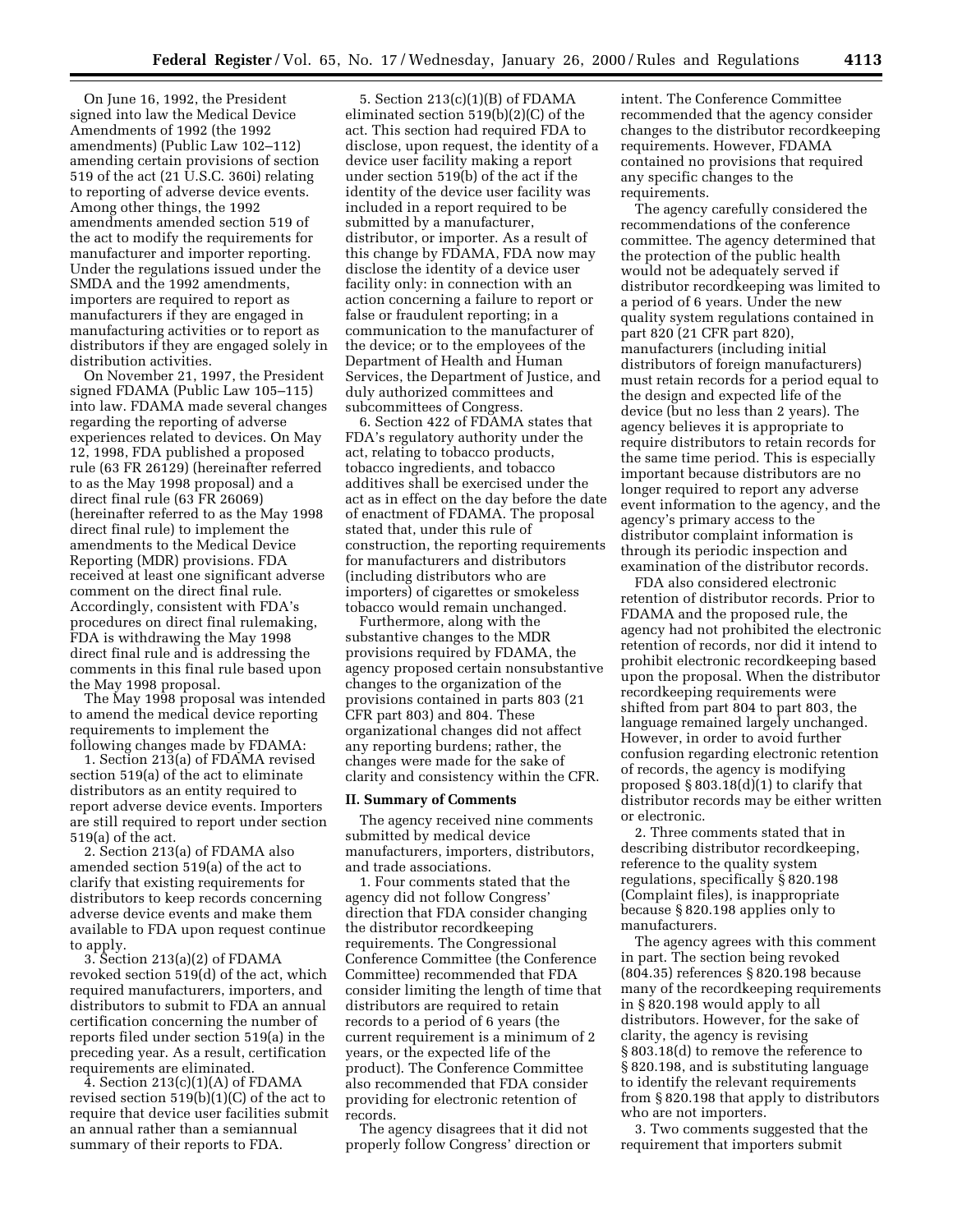adverse event reports within 10 days be changed to allow 30 days for reporting.

The agency agrees and is modifying the regulation accordingly. Prior to the SMDA, importers were subject to the same reporting timeframes as manufacturers under the 1984 MDR regulation. Consistent with the requirements of the SMDA, the 10-day reporting requirement was imposed on distributors and, because part 804 defined distributors to include importers, the 10-day reporting requirement was imposed on importers as well. Under FDAMA, distributors are no longer required to submit adverse event reports, but the reporting requirements continue to apply to importers. Because importers are subject to many of the same requirements as manufacturers under the new quality system regulations contained in part 820, the agency will allow importers the same 30 days it provides manufacturers to gather information and submit reports.

4. One comment stated that the fields to be filled out on FDA Form 3500A (MEDWATCH reporting form) should be specifically identified for importers. The comment also requested clarification regarding whether the agency's definition of ''importer'' for the purpose of MDR includes firms who sell directly to the ultimate user.

The agency agrees that the fields to be filled out by importers on FDA Form 3500A should be specified within the regulation. Because the requirements and burdens would not be affected by revising the style and format of § 803.43, the agency is modifying the section to be consistent with §§ 803.32 and 803.52, which describe the information to be submitted on the MEDWATCH form. Furthermore, proposed § 803.43 was inadvertently misnumbered. For the sake of consistency in numbering, the final rule will renumber this section as § 803.42.

The agency notes that, because "distributors" had previously been defined to include ''importers,'' FDA Form 3500A does not specifically address importer information and does not use the term ''importers.'' However, block F of the MEDWATCH form is identified for use by device user facilities and distributors. An importer should continue to complete blocks A, B, D, E, and F until the form is revised to remove references to ''distributor'' and replace them with ''importer.''

The agency clarifies that firms who purchase products from a foreign manufacturer and sell directly to the ultimate user are considered retailers and not importers under part 803 and are not required to report.

5. One comment stated that distributor reporting is important for the protection of the public health. The comment recommended, as an alternative to distributor reporting, a modification to the medical device labeling requirements to require that manufacturer contact information be included in the labeling for all devices in order to ensure proper adverse event reporting.

The agency agrees that consumers are likely to contact medical device distributors with their device complaints. Without distributor reporting, it is possible that the agency will not receive information regarding some complaints. However, under FDAMA, the agency no longer has the authority to require distributor reporting.

Although distributors are no longer under an obligation to report adverse device events, the agency continues to encourage distributors to provide manufacturers with adverse event information so that consumer complaints may be appropriately investigated and reported.

The alternative suggestion that manufacturer contact information be included in device labeling would be likely to increase the amount of information the manufacturer and the agency receives from the consumer. However, implementing this type of change to the medical device labeling regulation is beyond the scope of this rule. The agency is currently reviewing its medical device labeling regulation and considering certain modifications. The question of manufacturer contact information appearing on device labeling will be considered as part of that regulatory effort.

6. One comment stated that the agency erroneously interpreted section 422 of FDAMA, regarding the regulation of tobacco products, tobacco ingredients, or tobacco additives. The comment stated that section 422 simply provides that nothing in FDAMA shall affect the question of whether or not FDA has authority to regulate such products. The comment suggests that, if FDA has the authority to regulate such products, they should be regulated in the same manner as other medical devices.

The agency disagrees with this comment. Section 422 of FDAMA states that ''Nothing in this Act or the amendments made by this Act shall be construed to affect the question of whether the Secretary of Health and Human Services has any authority to regulate any tobacco product, tobacco ingredient, or tobacco additive.'' Although this language may suggest that

FDAMA is simply silent regarding the agency's authority to regulate tobacco, section 422 goes on to state that ''Such authority, if any, shall be exercised under the Federal Food, Drug, and Cosmetic Act as in effect on the day before the date of the enactment of this act.'' Beyond the question of whether the agency has authority to regulate tobacco, this language directs the agency as to how it should exercise any such authority once pending litigation is resolved.

Under section 422 of FDAMA, therefore, Congress neither affirms nor denies the agency's authority to regulate tobacco, but it does direct the agency to continue regulating tobacco as it had been doing prior to FDAMA (if authority to regulate tobacco exists). Prior to FDAMA, distributor reporting and manufacturer and distributor certification were required under the act. If the agency were to exercise its authority under the act ''as in effect on the day before the date of the enactment of [FDAMA],'' distributor reporting and manufacturer and distributor certification requirements would continue to apply to manufacturers and distributors of cigarettes and smokeless tobacco products.

However, while the agency disagrees with the comment's interpretation of section 422 of FDAMA, FDA finds persuasive the comment's arguments that tobacco manufacturers and distributors should be exempt from the requirement of annual certification of MDR's and that distributors should be exempt from MDR reporting requirements under the residual authority of the act. The agency has authority under section 519(c) of the act to exempt, by regulation, any class of persons from the medical device reporting requirements upon a finding that such reporting by that class is not necessary to ''assure that a device is not adulterated or misbranded or \* \* \* otherwise to assure its safety and effectiveness'' (21 U.S.C. 360i(c)). The agency finds that the statutory criteria for exemption are met because reasonable assurances will be provided by the remaining medical device reporting requirements, that is, reporting and recordkeeping required by manufacturers and importers and recordkeeping required by distributors.

7. On its own initiative, FDA has revised § 803.22(b)(2) to make clear that importers who receive reportable information about a device not imported by them need not submit a report to FDA but, instead, must forward the information to FDA along with a cover letter explaining that they do not import the device in question.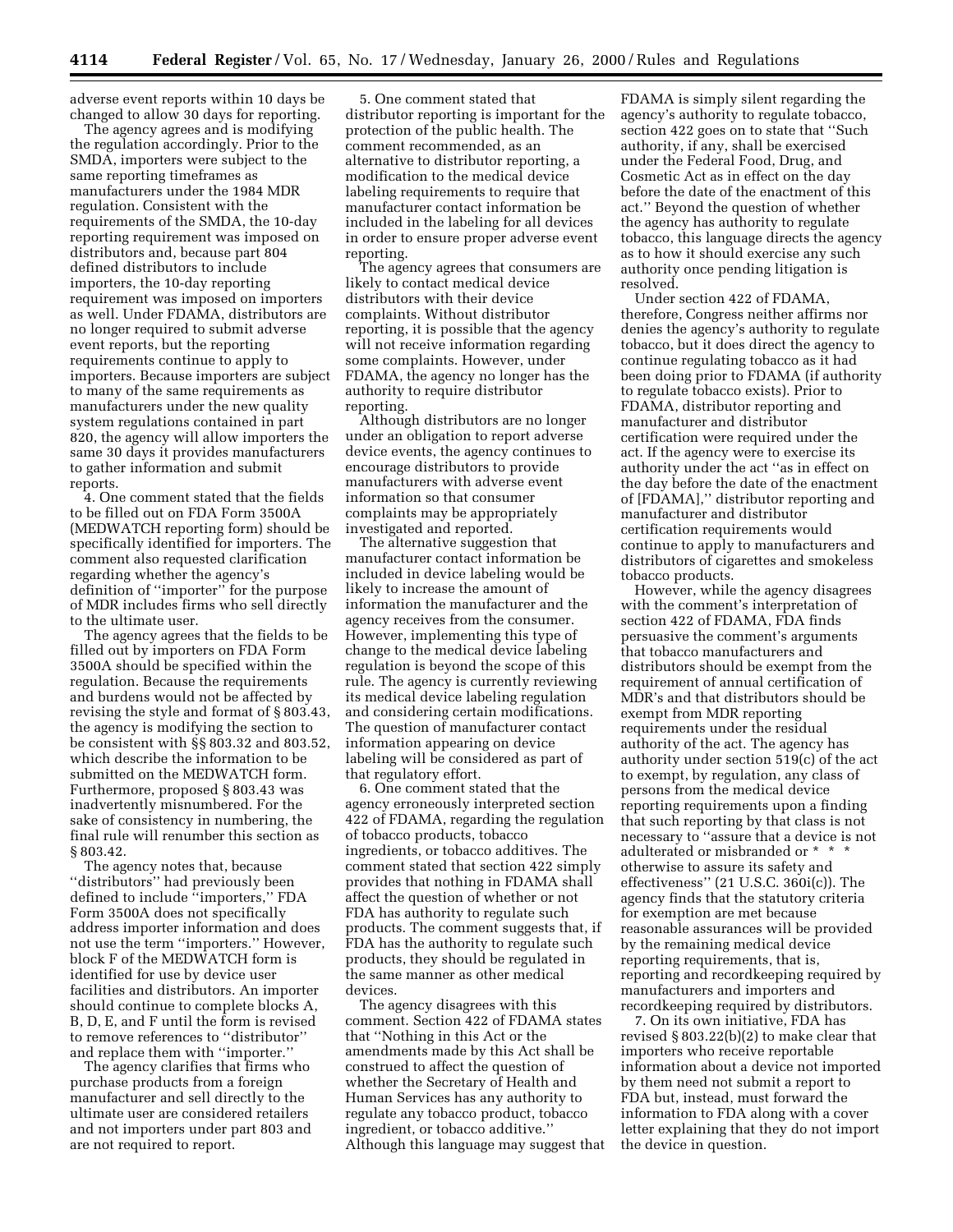8. On its own initiative, FDA has determined that it is not necessary for importers to submit supplemental reports under § 803.56 as proposed. Instead, FDA will require importers to submit additional information only when requested by FDA under § 803.15. No change to § 803.15 is necessary.

9. Also on its own initiative, FDA has made some nonsubstantive changes to the definitions in § 803.3 in order to integrate the requirements for importer reporting into part 803.

# **III. Environmental Impact**

The agency has determined under 21 CFR 25.30(h) that this action is of a type that does not individually or cumulatively have a significant effect on the human environment. Therefore, neither an environmental assessment nor an environmental impact statement is required.

# **IV. Analysis of Impacts**

FDA has examined the impacts of this final rule under Executive Order 12866 and the Regulatory Flexibility Act (5 U.S.C. 601–612) (as amended by subtitle D of the Small Business Regulatory Fairness Act of 1996 (Public Law 104– 121)), and the Unfunded Mandates Reform Act of 1995 (Public Law 104–4). Executive Order 12866 directs agencies to assess all costs and benefits of available regulatory alternatives and, when regulation is necessary, to select regulatory approaches that maximize net benefits (including potential economic, environmental, public health and safety, and other advantages; distributive impacts; and equity). The agency believes that this final rule is consistent with the regulatory philosophy and principles identified in the Executive Order. The Office of Management and Budget (OMB) has determined that this final rule is a significant regulatory action subject to review under the Executive Order.

The Regulatory Flexibility Act requires agencies to analyze regulatory options that would minimize any significant impact of a rule on small entities. The rule codifies the elimination of reporting by distributors, continues reporting by importers as they have been doing to date with an extension of the time for reporting, increases protection from disclosure of the identity of device user facilities that have submitted reports, reduces summary reporting by device user facilities from semiannual to annual, eliminates annual certification for manufacturers and distributors (including importers) of medical devices, and makes other nonsubstantive changes. The agency

certifies that this final rule will not have a significant negative economic impact on a substantial number of small entities. This final rule also does not trigger the requirement for a written statement under section 202(a) of the Unfunded Mandates Reform Act because it does not impose a mandate that results in an expenditure of \$100 million or more by State, local, or tribal governments in the aggregate, or by the private sector, in any one year.

# **V. Paperwork Reduction Act of 1995**

This final rule contains information collection provisions that are subject to review by the Office of Management and Budget (OMB) under the Paperwork Reduction Act of 1995 (44 U.S.C. 3501– 3520). The title, description, and respondent description of the information collection provisions are shown below with an estimate of the annual reporting burden. Included in the estimate is the time for reviewing instructions, searching existing data sources, gathering and maintaining the data needed, and completing and reviewing each collection of information.

*Title:* Reporting and recordkeeping requirements for manufacturers, importers, user facilities, and distributors of medical devices under the FDA Modernization Act (FDAMA)— General Requirements.

*Description:* FDAMA contained provisions that affect medical device reporting in a variety of ways. Section 213 of FDAMA eliminated the reporting requirements for medical device distributors (but not for importers), as well as the certification requirements for medical device manufacturers and distributors. This section of FDAMA also modified the summary reporting requirements for user facilities to require annual, rather than semiannual, reporting, and increased confidentiality of user facility identities.

This final rule amends FDA's regulations in part 803 and revokes part 804 to reflect the changes to medical device reporting made by FDAMA. The final rule has also been amended to implement the exemptions for manufacturers and distributors of cigarettes and smokeless tobacco products discussed below.

In accordance with 5 CFR 1320.8(d), on May 12, 1998, requests for public comment were published in the **Federal Register** (see 63 FR 26069 and 63 FR 26129). Several comments were received in response to the proposed rule and are discussed in detail previously in this final rule.

Four comments objected that FDA did not follow the congressional

recommendation in the conference report on FDAMA that FDA limit the time that distributors be required to keep records to a maximum of 6 years. The direct final rule required that distributors keep records for 2 years or the expected life of the device, whichever is greater.

FDA carefully considered the recommendations of the conference committee. The agency determined that the protection of the public health would not be adequately served if distributor recordkeeping was limited to a period of 6 years. Under the new quality system regulations contained in part 820, manufacturers (including initial distributors of foreign manufacturers) must retain records for a period equal to the design and expected life of the device (but no less than 2 years). The agency believes it is appropriate to require distributors to retain records for the same time period. This is especially important because distributors are no longer required to report any adverse event information to the agency, and the agency's primary access to the distributor complaint information is its periodic inspection and examination of the distributor records.

FDA considered electronic retention of distributor records. Prior to FDAMA and the May 1998 proposal, the agency had not prohibited the electronic retention of records, nor did it intend to prohibit electronic recordkeeping based upon the May 1998 proposal. When the distributor recordkeeping requirements were shifted from part 804 to part 803, the language remained largely unchanged. However, in order to avoid further confusion regarding electronic retention of records, the agency is modifying proposed § 803.18(d)(1) to clarify that distributor records may be either written or electronic.

Three comments stated that it is inappropriate to refer to the quality systems regulations (§ 820.198) in describing distributor recordkeeping because § 820.198 does not apply to distributors.

FDA agrees and has revised § 803.18(d) accordingly to remove the reference to § 820.198. FDA is substituting language to identify the relevant requirements from § 820.198 that apply to distributors who are not importers. FDA notes, however, that § 820.198 does apply to importers of devices.

Two comments suggested that the reporting timeframe for importers should be changed to 30 days from 10 days.

FDA agrees with these comments and has revised the final rule. Previously,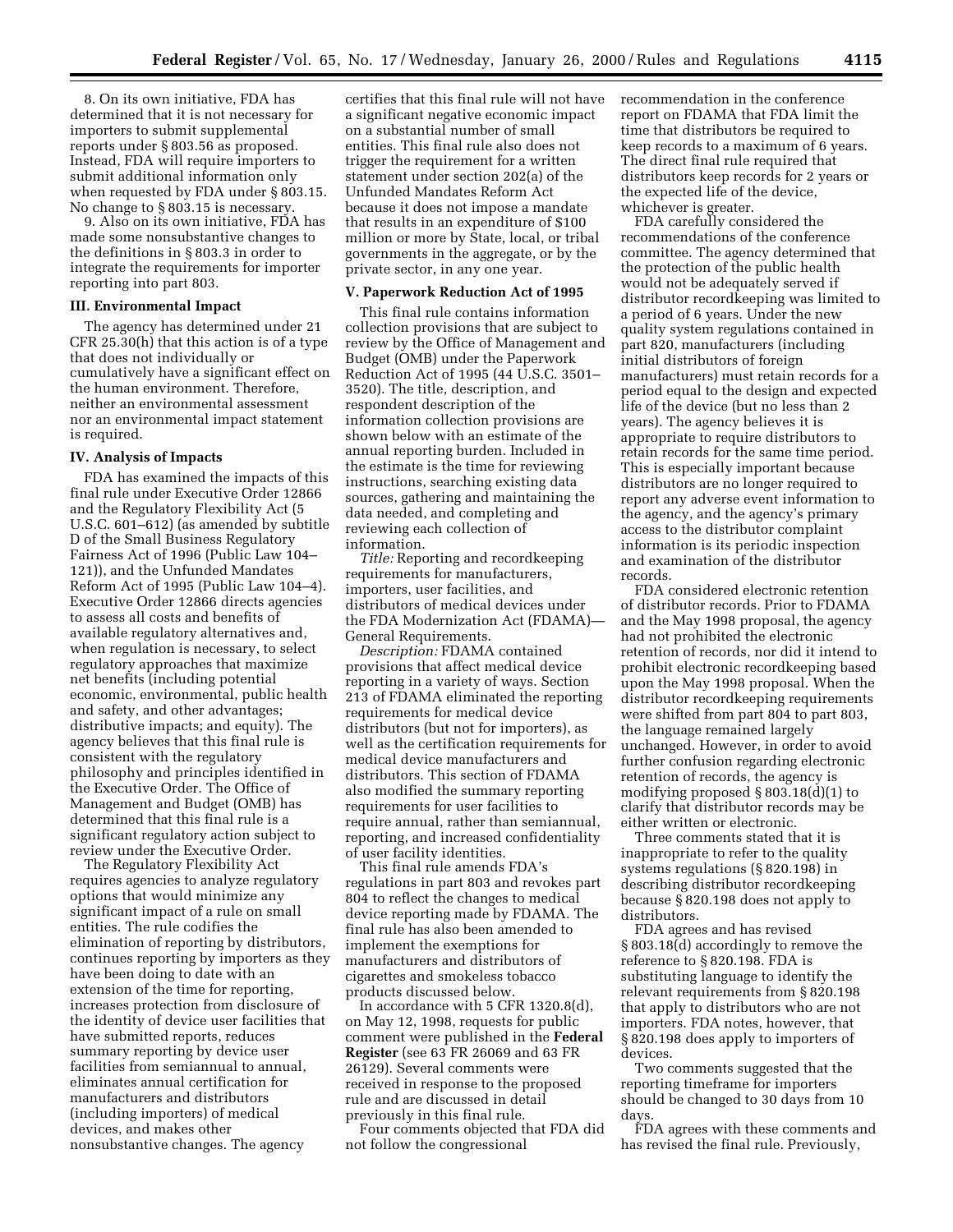importers were included in part 804 with the reporting requirements for distributors. Because distributors are no longer required to report, part 804 is eliminated and importers are included in part 803 with manufacturers. The 30 day timeframe is consistent with the timeframe for manufacturers.

One comment suggested that the form for reporting adverse events (FDA Form 3500A) should be revised to refer specifically to importers. Another comment asked for clarification as to whether a person who sells directly to the ultimate user may be considered an ''importer''.

The agency agrees that the fields to be filled out by importers on FDA Form 3500A should be specified within the regulation. Because the requirements and burdens would not be affected by revising the style and format of § 803.43, the agency is modifying the section to be consistent with §§ 803.32 and 803.52, which describe the information to be submitted on the MEDWATCH form. Furthermore, proposed § 803.43 was inadvertently misnumbered. For the sake of consistancy in numbering, the final rule will renumber this section as § 803.42.

The agency notes that, because ''distributors'' had previously been defined to include ''importers,'' FDA Form 3500A does not specifically address importer information and does not use the term, ''importers.'' However, block F of the MEDWATCH form is identified for use by device user facilities and distributors. An importer should continue to complete blocks A, B, D, E, and F until the form is revised to remove references to ''distributor'' and replace them with ''importer.'' The agency clarifies that firms who purchase products from a foreign manufacturer and sell directly to the ultimate user are considered retailers and not importers under part 803 and are not required to report.

One comment suggested that distributor reporting is important for the protection of the public health and recommended that, as an alternative to distributor reporting, FDA should require manufacturer contact

information on the labeling to assure proper adverse event reporting.

The agency agrees that consumers are likely to contact medical device distributors with their device complaints. Without distributor reporting, it is possible that the agency will not receive information regarding some complaints. However, under FDAMA, the agency no longer has the authority to require distributor reporting. Although FDA cannot require distributor reporting, FDA encourages distributors to report adverse event information to manufacturers so that they may investigate and report it as appropriate. The suggestion that FDA require manufacturer contact information on the labeling is beyond the scope of this rule and FDA will consider it separately.

One comment objected that FDA incorrectly interpreted section 422 of FDAMA regarding the regulation of tobacco products, tobacco ingredients and tobacco additives. The comment stated that section 422 only means that nothing in FDAMA shall affect whether FDA has the authority to regulate tobacco products. The comment further said that section 422 of FDAMA does not mean, as FDA believes, that the requirements, such as MDR reporting, for manufacturers and distributors of tobacco products are unchanged by FDAMA.

The agency disagrees with this comment. Section 422 of FDAMA states that ''Nothing in this Act or the amendments made by this Act shall be construed to affect the question of whether the Secretary of Health and Human Services has any authority to regulate any tobacco product, tobacco ingredient, or tobacco additive.'' Although this language may suggest that FDAMA is simply silent regarding the agency's authority to regulate tobacco, section 422 of FDAMA goes on to state that ''Such authority, if any, shall be exercised under the Federal Food, Drug, and Cosmetic Act as in effect on the day before the date of the enactment of this act.'' Beyond the question of whether the agency has authority to regulate tobacco, this language directs the agency as to how it should exercise such authority once pending litigation is resolved.

Under section 422 of FDAMA, therefore, Congress neither affirms nor denies the agency's authority to regulate tobacco, but it does direct the agency to continue regulating tobacco as it had been doing prior to FDAMA (if authority to regulate tobacco exists). Prior to FDAMA, distributor reporting and manufacturer and distributor certification were required under the act. If the agency were to exercise its authority under the act ''as in effect on the day before the date of the enactment of [FDAMA],'' distributor reporting and manufacturer and distributor certification requirements would continue to apply to manufacturers and distributors of cigarettes and smokeless tobacco products.

However, while the agency disagrees with the comment's interpretation of section 422 of FDAMA, FDA finds persuasive the comment's arguments that tobacco manufacturers should be exempt from the requirement of annual certification of MDR's and that distributors should be exempt from MDR reporting requirements under the residual authority of the act. The agency has authority under section 519(c) of the act to exempt, by regulation, any person from the medical device reporting requirements upon a finding that such reporting is not necessary to ''assure that a device is not adulterated or misbranded or \* \* \* otherwise to assure its safety and effectiveness'' (21 U.S.C. 360i(c)). The agency finds that the statutory criteria for exemption are met in light of the fact that Congress has repealed the requirements for manufacturer and distributor annual certification and distributor reporting. A reasonable assurance of the safety and effectiveness of tobacco products will be provided by the remaining medical device reporting requirements, that is, reporting and recordkeeping required of manufacturers and importers and recordkeeping required of distributors.

FDA estimates the burden for this collection of information as follows: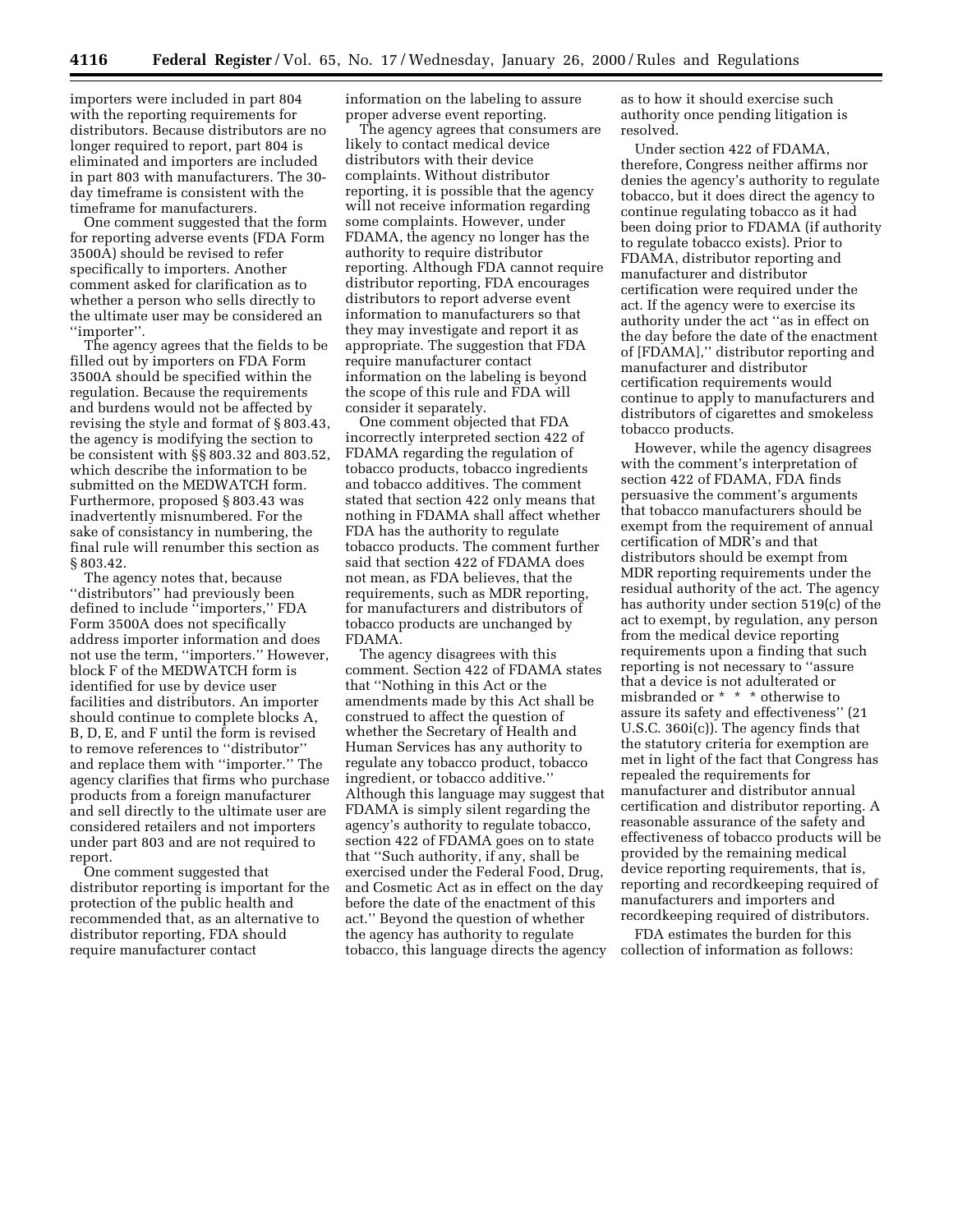# TABLE 1.—ESTIMATED ANNUAL REPORTING BURDEN 1

| 21 CFR Section/FDA Form                                                                                 | No. of<br>respondents                     | Annual<br>frequency per<br>response | Total annual re-<br>sponses                | Hours per<br>response | Total hours                                          |
|---------------------------------------------------------------------------------------------------------|-------------------------------------------|-------------------------------------|--------------------------------------------|-----------------------|------------------------------------------------------|
| 803.15<br>803.19<br>803.22(b)(2)<br>803.33 (FDA Form 3419)<br>803.40<br>803.55 (FDA Form 3417)<br>Total | 50<br>150<br>100<br>1,800<br>195<br>1.000 | 20                                  | 50<br>150<br>100<br>1,800<br>195<br>20,000 | 4<br>.25<br>1.1       | 200<br>450<br>25<br>1,800<br>585<br>22,000<br>25,060 |

1There are no capital costs or operating and maintenance costs associated with this collection of information.

| TABLE 2.-ESTIMATED ANNUAL RECORDKEEPING BURDEN <sup>1</sup> |  |  |  |
|-------------------------------------------------------------|--|--|--|
|-------------------------------------------------------------|--|--|--|

| 21 CFR Section            | No. of<br>recordkeepers | Annual<br>frequency per<br>recordkeeping | Total annual<br>records | Hours per<br>recordkeeper | Total hours               |
|---------------------------|-------------------------|------------------------------------------|-------------------------|---------------------------|---------------------------|
| 803.17<br>803.18<br>Total | 2,000<br>39.764         |                                          | 2,000<br>39.764         | 3.3<br>1.5                | 6,600<br>59,646<br>66,246 |

1There are no capital costs or operating and maintenance costs associated with this collection of information.

The burdens under this direct final rule are explained as follows:

## *A. Reporting Requirements*

Prior to the program change reflected in this rule, distributors (including importers) were required to submit supplemental information under § 804.32. Distributors (who are not importers) are no longer required to submit MDR reports (including supplemental reports), and FDA has determined that it will not be necessary for importers to submit supplemental information except when FDA requests additional information under § 803.15. FDA has revised the final rule accordingly. Section 803.15 provides that FDA may request a reporter to submit additional or clarifying information concerning an MDR report when FDA determines that additional information is necessary for the protection of the public health. The burden estimate for this section includes only the burden for importers.

Prior to the program change reflected in this rule, § 803.19 allowed manufacturers or user facilities to request an exemption or variance from the reporting requirements. The agency had estimated that it would receive approximately 100 such requests annually. Distributors (including importers) were able to request an exemption or variance from the reporting requirements under § 804.33. Under this rule, § 803.19 is modified to transfer the exemption provisions for importers of medical devices from § 804.33 to § 803.19. Furthermore, distributors (who are not importers) of medical devices are no longer required

to submit MDR reports under this rule. The estimated burden for § 803.19 is further adjusted to reflect the agency's actual experience with this type of submission.

Prior to the program change reflected in this rule, § 803.22(b)(2) provided that, if a manufacturer erroneously receives information about an adverse event concerning a device that they had not manufactured, the manufacturer must submit the report to FDA along with a cover letter explaining that the device in question was not manufactured by that firm. This final rule amends § 803.22(b)(2) to apply the same requirement to importers. The requirements of § 803.22(b)(2) were not previously reviewed by OMB under the PRA. Thus, the estimated burden reflects FDA's experience with this provision with regard to manufacturers and includes the estimated burden for both manufacturers and importers.

Prior to the program change reflected in this rule, § 803.33 required medical device user facilities to submit summary reports semiannually. Under this rule, user facilities are required to submit summary reports annually, thereby significantly decreasing the reporting burden on user facilities. The estimated burden for this section is also adjusted to reflect the agency's actual experience with this type of submission. FDA Form 3419 is being revised to reflect this change.

Under this rule the reporting requirement for importers of medical devices previously codified under § 804.25 is being transferred to § 803.40. The estimated burden for importer reporting is based upon the agency's

actual experience with this type of submission. Section 803.40 requires importers to submit reports within 30 days after learning of the reportable event rather than 10 days as provided in § 804.25; this change does not affect the burden.

This rule does not amend § 803.55 but FDA is seeking approval for FDA Form 3417 on which baseline reports are to be submitted. The agency's estimate is based on FDA's actual experience with this type of submission.

Prior to the program change reflected in this rule, § 803.57 required medical device manufacturers to annually certify as to the number of reports submitted during the previous year, or that no such reports had been submitted. Distributors (including importers) were required to certify under § 804.30. As stated above, FDA is also exempting manufacturers and distributors of cigarettes and smokeless tobacco products from the requirement of annual certification. Therefore, under this rule, §§ 803.57 and 804.30 are being eliminated.

Because distributors, including distributors of cigarettes and smokeless tobacco products, will no longer be required to report, the final rule also removes §§ 804.25 (Reports by distributors), 804.32 (Supplemental information), and 804.33 (Alternative reporting requirements).

# *B. Recordkeeping Requirements*

Prior to the program change reflected in this rule, § 803.17 required manufacturers and user facilities to establish written procedures for employee education, complaint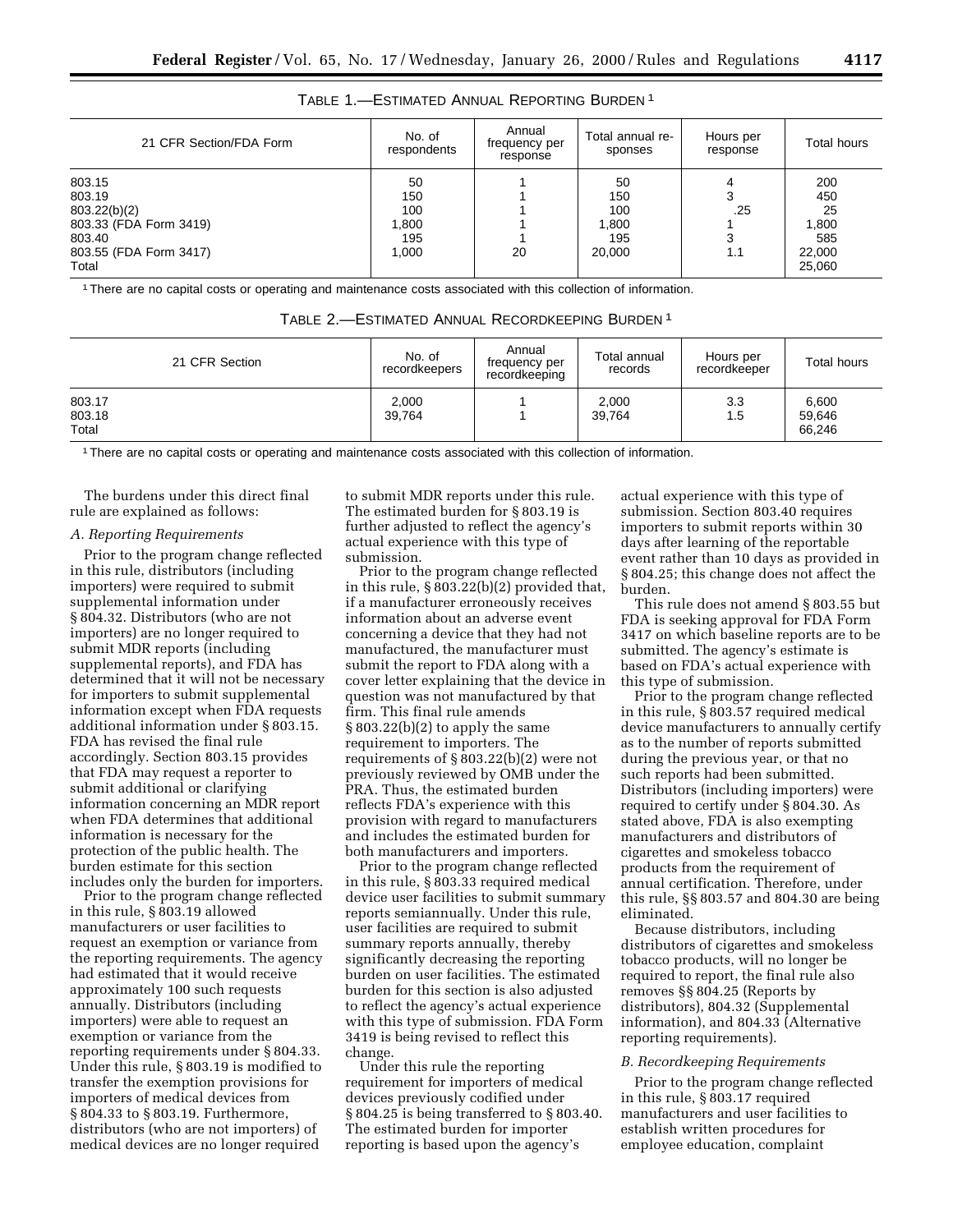processing, and documentation of information related to MDR's. Under this rule, the requirements for establishing written MDR procedures for importers of medical devices have been transferred to § 803.17. The agency believes that the majority of manufacturers, user facilities, and importers have already established written procedures to document complaints and information related to MDR reporting as part of their internal quality control system. The agency has estimated that no more than 2,000 such entities would be required to establish new procedures, or revise existing procedures, in order to comply with this provision. For those entities, a one-time burden of 10 hours, annualized over a period of 5 years, is estimated for establishing written MDR procedures. The remainder of manufacturers, user facilities, and importers not required to revise their written procedures to comply with this provision are excluded from the burden because the recordkeeping activities needed to comply with this provision are considered ''usual and customary'' under 5 CFR 1320.3(b)(2).

Prior to the program change reflected in this rule, § 803.18 required manufacturers and user facilities to establish and maintain MDR event files. Distributors (including importers) were required to establish and maintain MDR event files under § 804.35. Under this rule, § 803.18 is modified to transfer the recordkeeping requirements for importers and other distributors of medical devices including cigarettes and smokeless tobacco products from § 804.35 and § 804.35 is removed. As discussed above, this recordkeeping may be done in an electronic format.

Under the proposed rule, distributors of cigarettes and smokeless tobacco products would have been required to establish written internal procedures for evaluating and reporting events. Because distributors of cigarettes and smokeless tobacco products will not be required to report under the final rule, § 804.34 is deleted from the final rule.

The information collections of this final rule have been submitted to OMB for review. Prior to the effective date of the final rule, FDA will publish a notice in the **Federal Register** announcing OMB's decision to approve, modify, or disapprove the information collection provisions of this final rule. An agency may not conduct or sponsor, and a person is not required to respond to, a collection of information unless it displays a currently valid OMB control number.

# **List of Subjects in 21 CFR Parts 803 and 804**

Imports, Medical devices, Reporting and recordkeeping requirements.

Therefore, under the Federal Food, Drug, and Cosmetic Act and under authority delegated to the Commissioner of Food and Drugs, 21 CFR chapter I is amended as follows:

# **PART 803—MEDICAL DEVICE REPORTING**

1. The authority citation for 21 CFR part 803 continues to read as follows:

**Authority:** 21 U.S.C. 352, 360, 360i, 360j, 371, 374.

2. Section 803.1 is amended by revising paragraph (a) to read as follows:

# **§ 803.1 Scope.**

(a) This part establishes requirements for medical device reporting. Under this part, device user facilities, importers, and manufacturers, as defined in § 803.3, must report deaths and serious injuries to which a device has or may have caused or contributed, must establish and maintain adverse event files, and must submit to FDA specified followup and summary reports. Medical device distributors, as defined in § 803.3, are also required to maintain records of incidents (files). Furthermore, manufacturers and importers are also required to report certain device malfunctions. These reports will assist FDA in protecting the public health by helping to ensure that devices are not adulterated or misbranded and are safe and effective for their intended use. \* \* \* \* \*

3. Section 803.3 is amended by redesignating paragraphs (m) through (ee) as paragraphs (n) through (ff), respectively; by revising paragraph (c), the first sentence of paragraph (f), newly redesignated paragraphs (p) introductory text and (p)(1), paragraph (r) introductory text and paragraph (r)(2), and by adding paragraphs (g) and (m) to read as follows:

# **§ 803.3 Definitions.**

\* \* \* \* \* (c) *Become aware* means that an employee of the entity required to report has acquired information reasonably suggesting a reportable adverse event has occurred.

(1) Device user facilities are considered to have ''become aware'' when medical personnel, as defined in paragraph (s) of this section, who are employed by or otherwise formally affiliated with the facility, acquire such information about a reportable event.

(2) Manufacturers are considered to have become aware of an event when:

(i) Any employee becomes aware of a reportable event that is required to be reported within 30 days or that is required to be reported within 5 days under a written request from FDA under § 803.53(b); and

(ii) Any employee, who is a person with management or supervisory responsibilities over persons with regulatory, scientific, or technical responsibilities, or a person whose duties relate to the collection and reporting of adverse events, becomes aware that a reportable MDR event or events, from any information, including any trend analysis, necessitate remedial action to prevent an unreasonable risk of substantial harm to the public health.

(3) Importers are considered to have become aware of an event when any employee becomes aware of a reportable event that is required to be reported by an importer within 30 days.

\* \* \* \* \*

(f) *Device user facility* means a hospital, ambulatory surgical facility, nursing home, outpatient diagnostic facility, or outpatient treatment facility as defined in paragraphs (l), (b), (t), (u), and (v), respectively, of this section, which is not a "physician's office," as defined in paragraph (w) of this section. \*\*\*

(g) *Distributor* means, for the purposes of this part, any person (other than the manufacturer or importer) who furthers the marketing of a device from the original place of manufacture to the person who makes final delivery or sale to the ultimate user, but who does not repackage or otherwise change the container, wrapper or labeling of the device or device package. One who repackages or otherwise changes the container, wrapper, or labeling, is a manufacturer under paragraph (o) of this section.

\* \* \* \* \* (m) *Importer* means, for the purposes of this part, any person who imports a device into the United States and who furthers the marketing of a device from the original place of manufacture to the person who makes final delivery or sale to the ultimate user, but who does not repackage or otherwise change the container, wrapper, or labeling of the device or device package. One who repackages or otherwise changes the container, wrapper, or labeling, is a manufacturer under paragraph (o) of this section.

(p) *Manufacturer or importer report number* means the number that uniquely identifies each individual adverse event report submitted by a

\* \* \* \* \*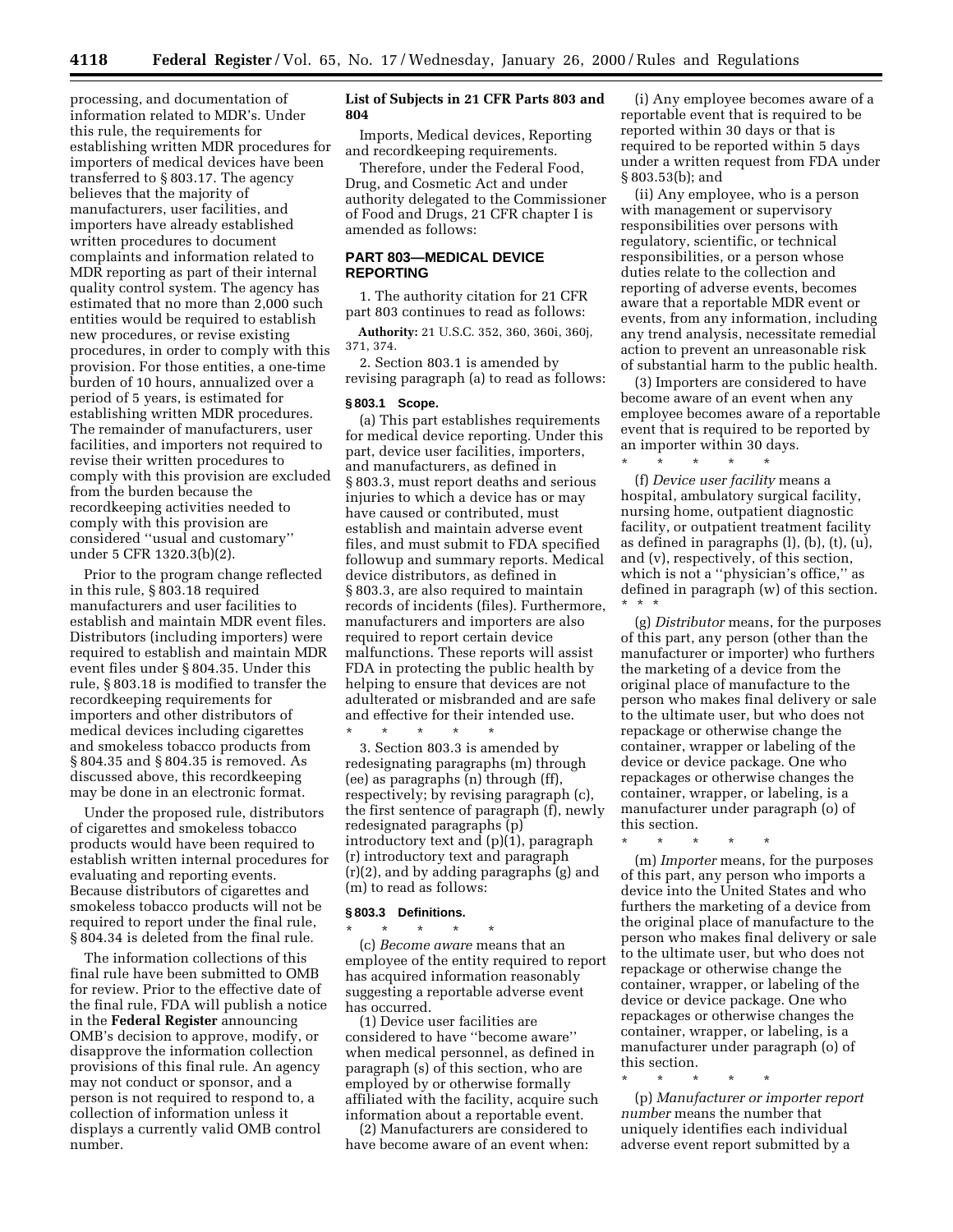manufacturer or importer. This number consists of three parts as follows:

(1) The FDA registration number for the manufacturing site of the reported device, or the registration number for the importer. (If the manufacturing site or the importer does not have a registration number, FDA will assign a temporary MDR reporting number until the site is officially registered. The manufacturer or importer will be informed of the temporary number.); \* \* \* \* \*

(r) *MDR reportable event (or reportable event)* means:

 $(1) * * *$ 

(2) An event about which manufacturers or importers have received or become aware of information that reasonably suggests that one of their marketed devices:

(i) May have caused or contributed to a death or serious injury; or

(ii) Has malfunctioned and that the device or a similar device marketed by the manufacturer or importer would be likely to cause a death or serious injury if the malfunction were to recur.

\* \* \* \* \*

# **§ 803.9 [Amended]**

4. Section 803.9 *Public availability of reports* is amended by adding ''or'' after the semicolon at the end of paragraph (c)(2), by removing paragraph (c)(3), and by redesignating paragraph (c)(4) as paragraph (c)(3).

5. Section 803.10 is amended by revising the heading and paragraph (a)(2), and by adding paragraph (b) to read as follows:

## **§ 803.10 General description of reports required from user facilities, importers, and manufacturers.**

 $(a) * * * *$ 

(2) User facilities must submit annual reports as described in § 803.33.

(b) Importers must submit MDR reports of individual adverse events within 30 days after the importer becomes aware of an MDR reportable event as described in § 803.3. Importers must submit reports of device-related deaths or serious injuries to FDA and to the manufacturer and reports of malfunctions to the manufacturer.

\* \* \* \* \*

# **§ 803.11 [Amended]**

6. Section 803.11 *Obtaining the forms* is amended in the first sentence by adding the word '', importers,'' after the phrase ''User facilities''.

7. Section 803.12 is amended by revising paragraph (b) to read as follows:

## **§ 803.12 Where to submit reports.**

\* \* \* \* \*

(b) Each report and its envelope shall be specifically identified, e.g., ''User Facility Report,'' ''Annual Report,'' ''Importer Report,'' ''Manufacturer Report,'' ''5–Day Report,'' ''Baseline Report,'' etc.

\* \* \* \* \*

# **§ 803.17 [Amended]**

8. Section 803.17 *Written MDR procedures* is amended in the introductory text by adding the word '', importers,'' after the phrase ''User facilities''.

9. Section 803.18 is amended by revising the heading, the first sentence of paragraphs (a) and (b)(1) introductory text, paragraphs (b)(1)(ii) and (b)(2), and the second sentence of paragraph (c), and by adding paragraph (d) to read as follows:

# **§ 803.18 Files and distributor records.**

(a) User facilities, importers, and manufacturers shall establish and maintain MDR event files. \* \* \*

(b)(1) For purposes of this part, ''MDR event files'' are written or electronic files maintained by user facilities, importers, and manufacturers. \* \* \*

\* \* \* \* \* (ii) Copies of all MDR forms, as required by this part, and other information related to the event that was submitted to FDA and other entities (*e.g.,* an importer, distributor, or manufacturer).

(2) User facilities, importers, and manufacturers shall permit any authorized FDA employee during all reasonable times to access, to copy, and to verify the records required by this part.

(c) \* \* \* Manufacturers and importers shall retain an MDR event file relating to an adverse event for a period of 2 years from the date of the event or a period of time equivalent to the expected life of the device, whichever is greater. \* \* \*

(d)(1) A device distributor shall establish and maintain device complaint records containing any incident information, including any written, electronic, or oral communication, either received by or generated by the firm, that alleges deficiencies related to the identity (*e.g.,* labeling), quality, durability, reliability, safety, effectiveness, or performance of a device. Information regarding the evaluation of the allegations, if any, shall also be maintained in the incident record. Device incident records shall be prominently identified as such and shall be filed by device, and may be maintained in written or electronic form. Files maintained in electronic form must be backed up.

(2) A device distributor shall retain copies of the records required to be maintained under this section for a period of 2 years from the date of inclusion of the record in the file or for a period of time equivalent to the expected life of the device, whichever is greater, even if the distributor has ceased to distribute the device that is the subject of the record.

(3) A device distributor shall maintain the device complaint files established under this section at the distributor's principal business establishment. A distributor that is also a manufacturer may maintain the file at the same location as the manufacturer maintains its complaint file under §§ 820.180 and 820.198 of this chapter. A device distributor shall permit any authorized FDA employee, during all reasonable times, to have access to, and to copy and verify, the records required by this part. \* \* \* \* \*

**§ 803.19 [Amended]**

10. Section 803.19 *Exemptions, variances, and alternative reporting requirements* is amended by adding in paragraphs (b) and (c) the word '', importers,'' before the phrase ''or user facility'', and by adding in paragraph (c) a comma after the word ''variance''.

11. Section 803.20 is amended by revising the last sentence of the introductory text of paragraph (a), paragraph (a)(1), and the first sentence of paragraph (a)(2), and by adding paragraph (b)(2) to read as follows:

# **§ 803.20 How to report.**

(a)  $*$   $*$   $*$  The form has sections that must be completed by all reporters and other sections that must be completed only by the user facility, importer, or manufacturer.

(1) The front of FDA Form 3500A is to be filled out by all reporters. The front of the form requests information regarding the patient, the event, the device, and the ''initial reporter'' (*i.e.,* the first person or entity that submitted the information to the user facility, manufacturer, or importer).

(2) The back part of the form contains sections to be completed by user facilities, importers, and manufacturers. \*\*\*

(b) \* \* \*

(2) Importers are required to submit death and serious injury reports to FDA and the device manufacturer and submit malfunction reports to the manufacturer only:

(i) Within 30 days of becoming aware of information that reasonably suggests that a device has or may have caused or contributed to a death or serious injury.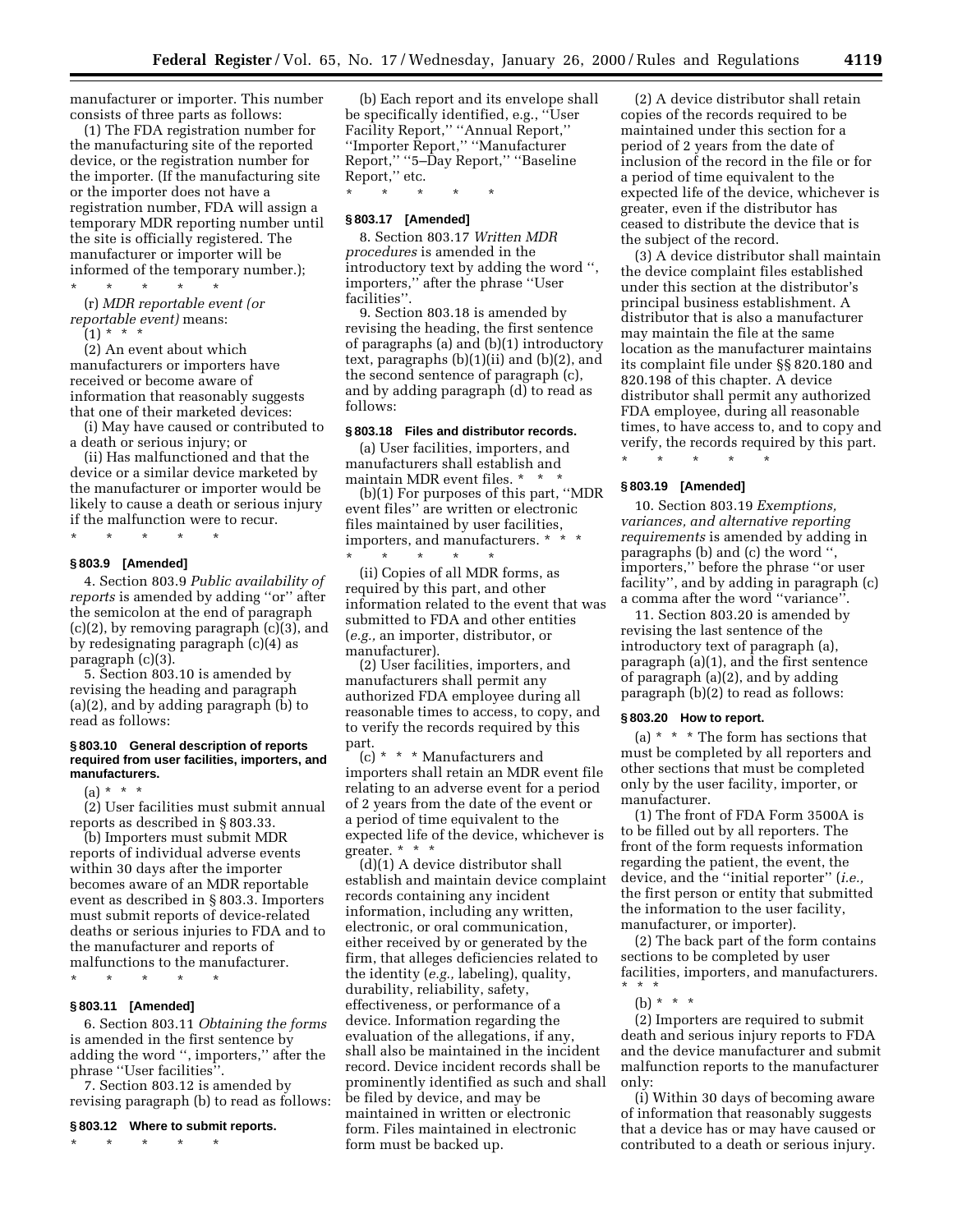(ii) Within 30 days of receiving information that a device marketed by the importer has malfunctioned and that such a device or a similar device marketed by the importer would be likely to cause or contribute to a death or serious injury if the malfunction were to recur.

# \* \* \* \* \*

**§ 803.22 [Amended]**

12. Section 803.22 *When not to file* is amended by adding in paragraphs (a) and (b)(1) the word '', importer,'' after the word ''facility'' and in paragraph (b)(2) by adding the phrase ''or importer'' after the word ''manufacturer'' each time it appears and by adding the phrase ''or imported'' after the word ''manufactured'' each time it appears.

# **§ 803.33 [Amended]**

13. Section 803.33 *Semiannual reports* is amended by revising the heading to read ''Annual reports''; in the introductory text of paragraph (a) by removing the phrase ''(for reports made July through December) and by July 1 (for reports made January through June)''; in the introductory text of paragraph (a) and paragraphs (a)(5), (a)(7) introductory text, and (c) by removing the word ''semiannual'' wherever it appears and adding in its place the word ''annual''; in paragraph (a)(1) by revising the reference ''§ 803.3(dd)'' to ''§ 803.3(ee)''; in paragraph (a)(2) by removing the phrase ''and period, *e.g.,* January through June or July through December'' and in paragraph (a)(7)(vi) by adding the word ''importer,'' after the word "distributor,'

14. Subpart D, consisting of §§ 803.40 and 803.42, is added to read as follows:

# **Subpart D—Importer Reporting Requirements**

Sec.

- 803.40 Individual adverse event reporting requirements; importers.
- 803.42 Individual adverse event report data elements.

# **§ 803.40 Individual adverse event reporting requirements; importers.**

(a) An importer shall submit to FDA a report, and a copy of such report to the manufacturer, containing the information required by § 803.42 on FDA form 3500A as soon as practicable, but not later than 30 days after the importer receives or otherwise becomes aware of information from any source, including user facilities, individuals, or medical or scientific literature, whether published or unpublished, that reasonably suggests that one of its

marketed devices may have caused or contributed to a death or serious injury.

(b) An importer shall submit to the manufacturer a report containing information required by § 803.42 on FDA form 3500A, as soon as practicable, but not later than 30 days after the importer receives or otherwise becomes aware of information from any source, including user facilities, individuals, or through the importer's own research, testing, evaluation, servicing, or maintenance of one of its devices, that one of the devices marketed by the importer has malfunctioned and that such device or a similar device marketed by the importer would be likely to cause or contribute to a death or serious injury if the malfunction were to recur.

# **§ 803.42 Individual adverse event report data elements.**

Individual medical device importer reports shall contain the following information, in so far as the information is known or should be known to the importer, as described in § 803.40, which corresponds to the format of FDA Form 3500A:

(a) Patient information (Block A) shall contain the following:

- (1) Patient name or other identifier; (2) Patient age at the time of event, or
- date of birth;
	- (3) Patient gender; and
	- (4) Patient weight.
- (b) Adverse event or product problem (Block B) shall contain the following:
	- (1) Adverse event or product problem;
- (2) Outcomes attributed to the adverse
- event, that is:
	- (i) Death;
	- (ii) Life threatening injury or illness;

(iii) Disability resulting in permanent impairment of a body function or permanent damage to a body structure; or

- (iv) Injury or illness that requires intervention to prevent permanent impairment of a body structure or function;
	- (3) Date of event;

(4) Date of report by the initial reporter;

(5) Description of the event or problem to include a discussion of how the device was involved, nature of the problem, patient followup or required treatment, and any environmental conditions that may have influenced the event;

(6) Description of relevant tests, including dates and laboratory data; and

(7) Other relevant patient history including preexisting medical conditions.

(c) Device information (Block D) shall contain the following:

(1) Brand name;

- (2) Type of device;
- (3) Manufacturer name and address;
- (4) Operator of the device (health professional, patient, lay user, other);
	- (5) Expiration date;

(6) Model number, catalog number, serial number, lot number or other identifying number;

(7) Date of device implantation (month, day, year);

(8) Date of device explantation (month, day, year);

(9) Whether the device was available for evaluation, and whether the device was returned to the manufacturer, and if so, the date it was returned to the manufacturer; and

(10) Concomitant medical products and therapy dates. (Do not list products that were used to treat the event.)

(d) Initial reporter information (Block E) shall contain the following:

(1) Name, address, and phone number of the reporter who initially provided information to the user facility, manufacturer, or distributor;

(2) Whether the initial reporter is a health professional;

(3) Occupation; and

- (4) Whether the initial reporter also sent a copy of the report to FDA, if known.
- (e) Importer information (Block F) shall contain the following:
	- (1) Whether reporter is an importer;
	- (2) Importer report number;
	- (3) Importer address;
	- (4) Contact person;
- (5) Contact person's telephone
- number;

(6) Date the importer became aware of the event (month, day, year);

- (7) Type of report (initial or followup (if followup, include report number of initial report));
- (8) Date of the importer report (month, day, year);

(9) Approximate age of device;

(10) Event problem codes—patient code and device code (refer to FDA ''Coding Manual For Form 3500A'');

(11) Whether a report was sent to FDA and the date it was sent (month, day, year);

(12) Location, where event occurred;

(13) Whether a report was sent to the manufacturer and the date it was sent (month, day, year); and

(14) Manufacturer name and address; if available.

# **§ 803.57 [Removed]**

15. Section 803.57 *Annual certification* is removed.

# **PART 804—MEDICAL DEVICE DISTRIBUTOR REPORTING**

16. Part 804 is removed.